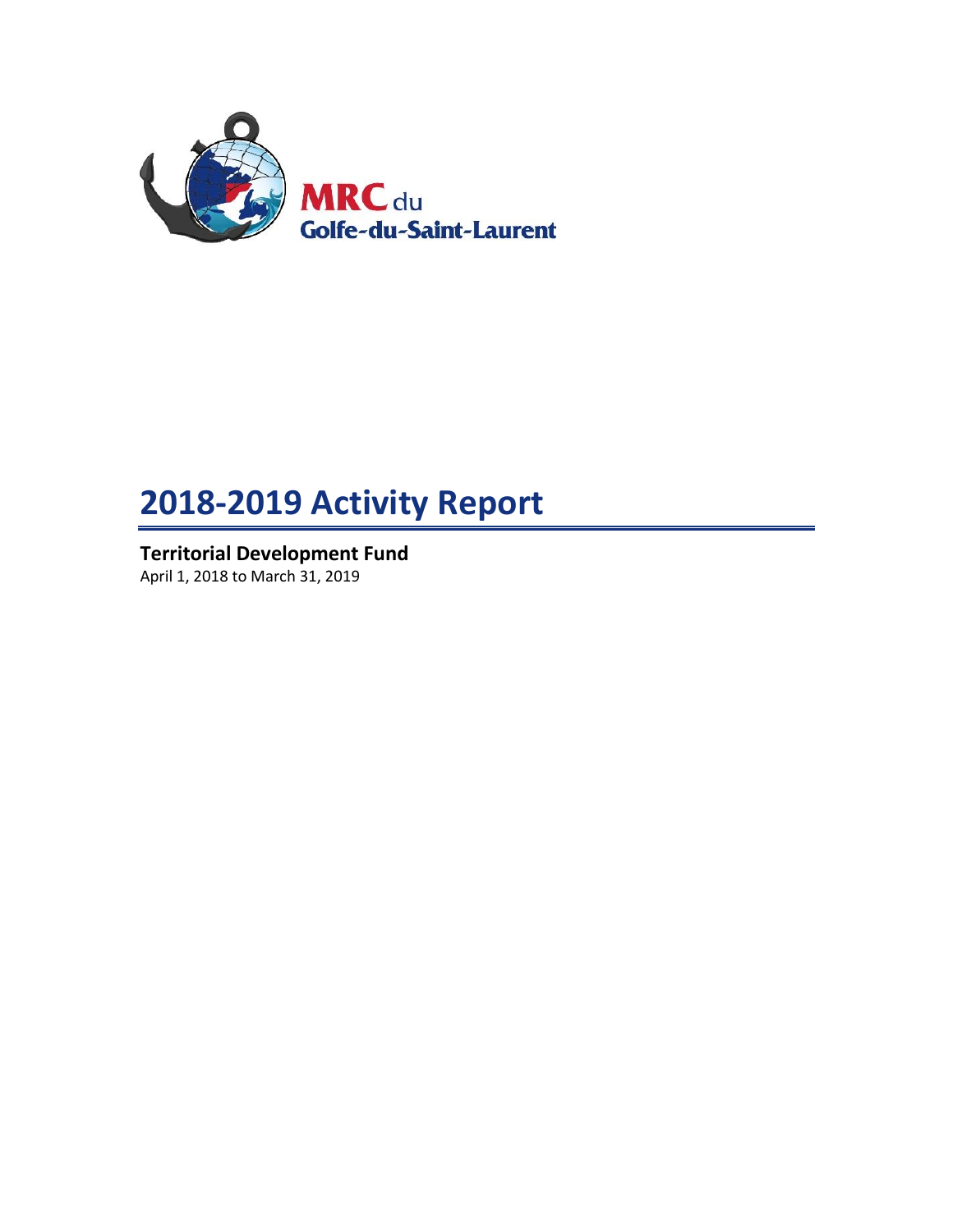#### **I N T R O D U C T I O N**

The MRC du Golfe-du-Saint-Laurent is pleased to present their activity report demonstrating the investments under the Territorial Development Fund (FDT) between April 1, 2018 and March 31, 2019.

#### **F I N A N C I A L E N V E L O P E F O R T H E T E R R I T O R I A L D E V E L O P M E N T F U N D**

Here is the amount received for the Territorial Development Fund:

| Ministère des Affaires municipales et de l'Occupation du territoire <sup>1</sup> | \$976,524.00 |
|----------------------------------------------------------------------------------|--------------|
| Total financial envelope                                                         | \$976.524.00 |

#### **I N T E R V E N T I O N P R I O R I T I E S**

l

The MRC du Golfe-du-Saint-Laurent defines each intervention priority and the projects that received funding under this fund during the period of this report.

#### **Priority 1**  $\rightarrow$  The implementation of its mandate regarding land planning and development of the territory

- Modification and adoption of the Land Use and Development Plan;
- Revision of the risk coverage and fire safety plan;
- Preparation of the plan for the management of residual materials;
- Information about the management of leases of recreational sites.

| <b>Projects</b>                                                                                                                              | Amount<br>allocated | Amount<br>disbursed | <b>Balance</b><br>payable |
|----------------------------------------------------------------------------------------------------------------------------------------------|---------------------|---------------------|---------------------------|
| <b>MRC du Golfe-du-Saint-Laurent</b><br>Land Planner - Work and steps in view of adoption of the Land<br>Use and Development Plan of the MRC | \$34,651.75         | \$34,651.75         |                           |
| <b>Total</b>                                                                                                                                 | \$34,651.75         | \$34,651.75         |                           |

<sup>&</sup>lt;sup>1</sup> The budget allocated to the Rural Development Fund represents an amount of \$264,269 and this amount is included in the \$976,524 for the Territorial Development Fund.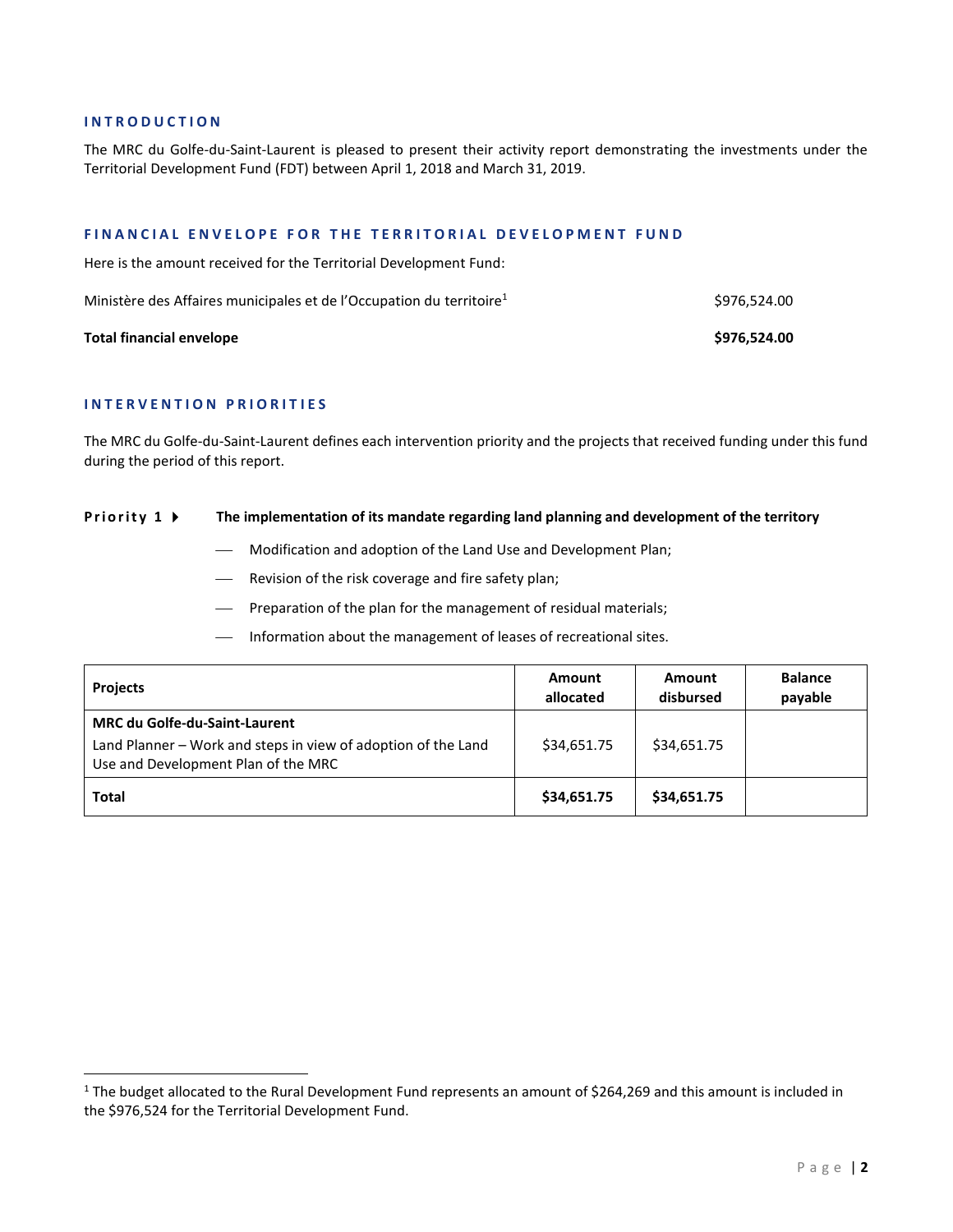## **Priority 2 •** The support to local municipalities in professional expertise or to establish sharing of services (social, **cultural, tourist, environmental, technological or other)**

- $-$  Support and sharing of services to the municipalities of the MRC;
- Support and sharing of expertise for all municipal services (urban planning, services, fire, etc.).

| <b>Projects</b>                                                                                                                                     | Total cost of<br>project | Amount<br>allocated | Amount<br>disbursed | <b>Balance</b><br>payable |
|-----------------------------------------------------------------------------------------------------------------------------------------------------|--------------------------|---------------------|---------------------|---------------------------|
| MRC du Golfe-du-Saint-Laurent<br>Projet de mise en commun<br>d'équipements, d'infrastructures, de<br>services ou d'activités en milieu<br>municipal | \$111,987.00             | \$61,987.00         |                     | \$61,897.00               |
| <b>Total</b>                                                                                                                                        | \$111,987.00             | \$61,987.00         |                     | \$61,897.00               |

#### **Priority 3 FI** The promotion of entrepreneurship, support of entrepreneurship and the enterprise

- Foster the creation and/or maintenance of sustainable jobs;
- Provide continuous support to entrepreneurs with the realization of their project (business plan, studies, references);
- Promote social development and support the promoters of social economy enterprises;
- Accompany, support technically and/or financially potential entrepreneurs or those who are already active (consultation activities, orientation, reference, support in training);
- Provide and ensure the management of the programs offered to our clientele: (Young Promoters, support to the self-employed worker, Fund for the development of social economy enterprises, employment assistance services);
- Provide and ensure the management of investment funds such as the Local Investment Fund (FLI) and the Local Solidarity Fund (FLS).

| <b>Projects</b>                                                                                                                                             | Total cost of<br>project | Amount<br>allocated | Amount<br>disbursed | <b>Balance</b><br>payable |
|-------------------------------------------------------------------------------------------------------------------------------------------------------------|--------------------------|---------------------|---------------------|---------------------------|
| La Perle Rare LBS<br>Start of a small business specializing in<br>the sale of clothing for children and<br>adults, medical uniforms and decorating<br>items | \$12,190.54              | \$6,095.27          | \$4,876.22          | \$1,219.05                |
| Société Suzette Pauline<br>Purchase of a motor for fishing boat                                                                                             | \$110,324.00             | \$7,500.00          | \$7,500.00          |                           |
| <b>Les Productions 24 images</b><br>Travel cost to the Lower North Shore<br>and presentation of the short-film « Les<br>Coasters » in each community        | \$16,000.00              | \$5,000.00          | \$5,000.00          |                           |
| <b>Development Agents</b><br>Work carried out by the development<br>agents                                                                                  | \$178,981.70             | \$178,981.70        | \$178,981.70        |                           |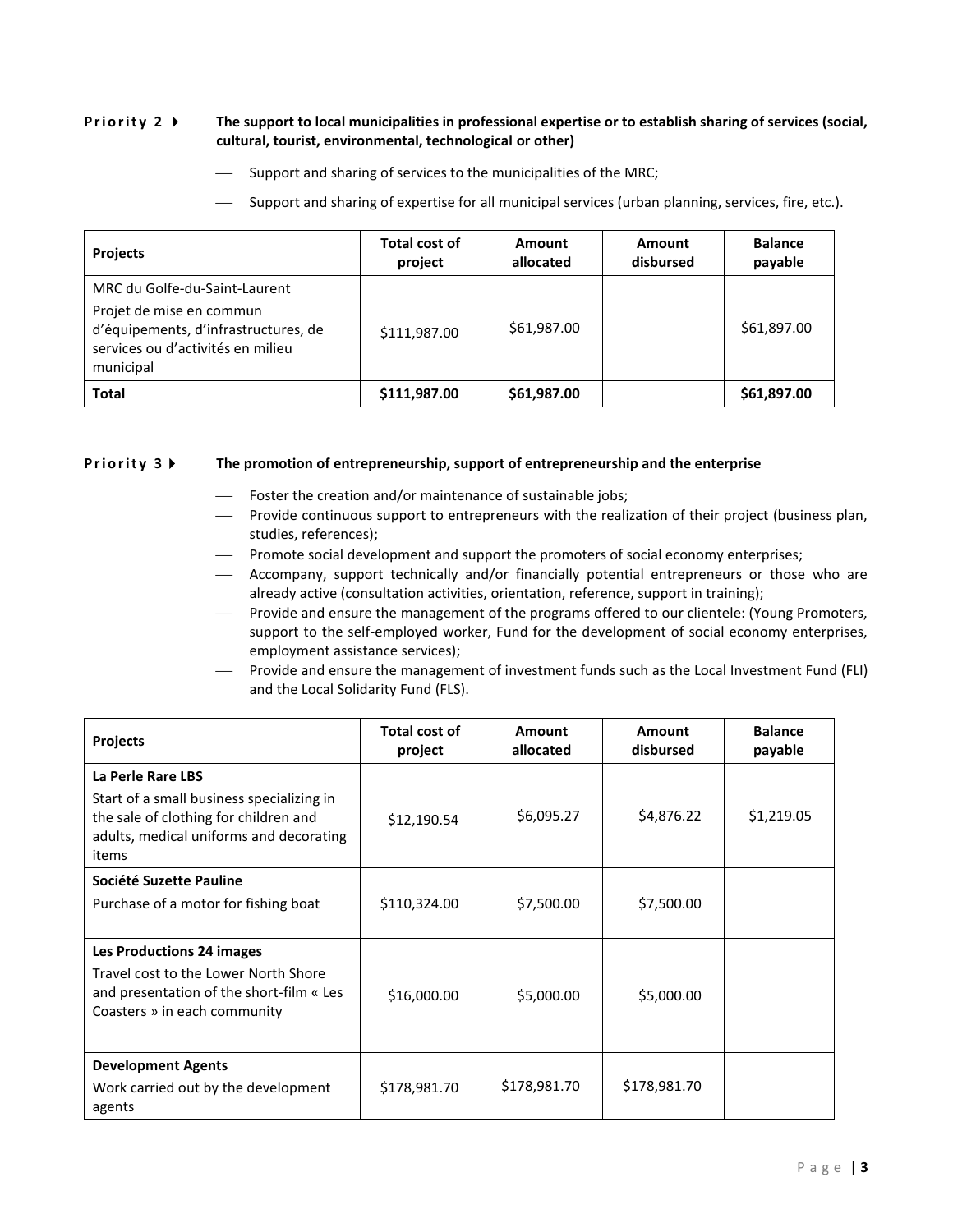| SADC de la Haute-Côte-Nord<br>21 <sup>st</sup> edition of the Défi OSEntreprendre<br>contest | \$5,000.00   | \$500.00     | \$500.00     |            |
|----------------------------------------------------------------------------------------------|--------------|--------------|--------------|------------|
| École Mgr Scheffer<br>Regional competition for the 2018<br>Science Fair                      | \$4,077.54   | \$1,359.18   | \$1,359.18   |            |
| <b>Total</b>                                                                                 | \$326,573.78 | \$199,436.15 | \$198,217.10 | \$1,219.05 |

## **Priority 4**  $\blacktriangleright$  The mobilization of communities and support towards the realization of strategic projects to improve **living environments, in particular in the areas of social, cultural, economic and environmental**

 Establish partnerships and financially support community organizations in order to improve the quality of life of our residents in the following areas and with the following clientele: seniors, families, young people, fishing, aquaculture, agri-food, tourism, leisure, economic diversification, training of the work force, transport, telecommunications, environment, fire safety.

| <b>Projects</b>                                                                      | <b>Total cost of</b><br>project | Amount<br>allocated | <b>Amount</b><br>disbursed | <b>Balance</b><br>payable |
|--------------------------------------------------------------------------------------|---------------------------------|---------------------|----------------------------|---------------------------|
| 9358-8275 Québec inc.                                                                |                                 |                     |                            |                           |
| Study of a fishing area for sea cucumber                                             | \$32,877.00                     | \$16,438.00         | \$16,353.57                |                           |
|                                                                                      |                                 |                     |                            |                           |
| Regroupement de diversification<br>économique                                        | \$156,800.00                    | \$44,320.00         | \$44,320.00                |                           |
| Agro projects in Gros-Mecatina                                                       |                                 |                     |                            |                           |
| Corporation de développement<br>touristique et culturel du Canton de<br><b>Brest</b> | \$26,523.02                     | \$17,172.99         | \$17,172.99                |                           |
| <b>Tourism Center Attendant</b>                                                      |                                 |                     |                            |                           |
| <b>Bonne-Esperance Tourism</b><br><b>Development</b>                                 | \$22,622.07                     | \$13,736.86         | \$13,736.86                |                           |
| <b>Center Administrator</b>                                                          |                                 |                     |                            |                           |
| <b>Coasters Association</b><br>2018 kids summer camp                                 | \$44,784.00                     | \$7,000.00          | \$7,000.00                 |                           |
| <b>Chevery Sport and Leisure</b>                                                     |                                 |                     |                            |                           |
| 2018 kids summer camp                                                                | \$27,414.22                     | \$24,942.80         | \$22,782.49                |                           |
| <b>Coasters Association</b>                                                          |                                 |                     |                            |                           |
| Seniors Day Center                                                                   | \$138,008.00                    | \$16,044.99         | \$10,310.66                | \$5,734.33                |
| <b>Coasters Association</b>                                                          |                                 |                     |                            |                           |
| Seniors Day Center                                                                   | \$138,008.00                    | \$17,184.43         |                            | \$17,184.43               |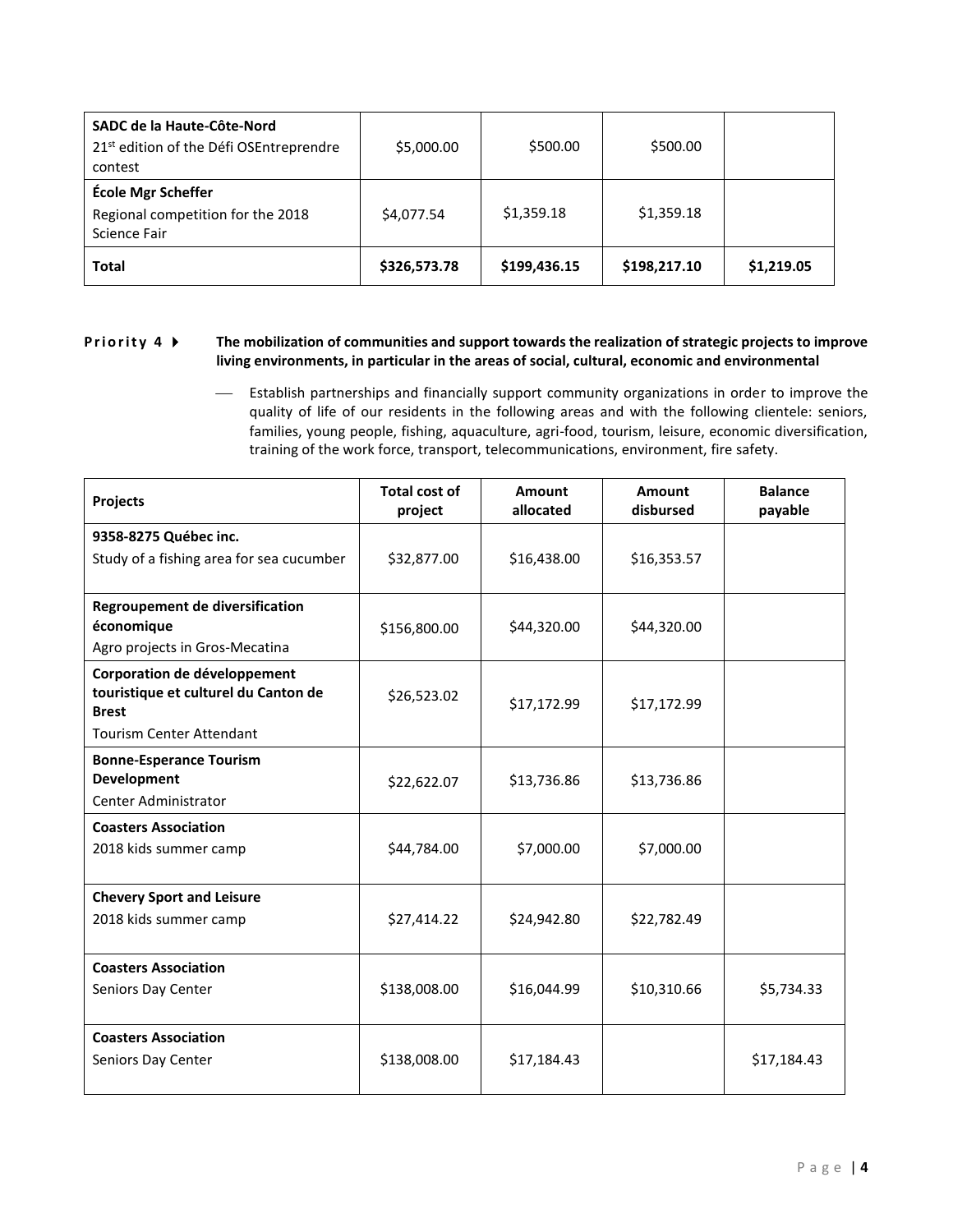| Comité sport Kegaska<br>Fire house                                                                                                          | \$41,391.00 | \$35,000.00 | \$35,000.00 |            |
|---------------------------------------------------------------------------------------------------------------------------------------------|-------------|-------------|-------------|------------|
| Association de Sports et Activités<br>Récréatives de Saint-Augustin<br>Waterfront developement study                                        | \$24,972.57 | \$22,471.31 | \$17,980.25 | \$4,491.06 |
| <b>Voyages Coste</b><br>Organisational restructuring/hiring of a<br>coordinator                                                             | \$55,890.00 | \$31,913.00 | \$25,530.40 | \$6,382.60 |
| <b>Municipality of Blanc-Sablon</b><br>Purchase of a fire truck                                                                             | \$82,265.58 | \$29,986.57 | \$23,989.26 | \$5,997.31 |
| <b>Poissonnerie Blanc-Sablon</b><br>Purchase and installation of equipment                                                                  | \$37,061.47 | \$18,530.73 | \$14,824.58 | \$3,706.15 |
| La Société historique et culturelle<br><b>Rivière Saint-Augustin</b><br>Hiring of a coordinator/researcher                                  | \$35,245.67 | \$31,721.10 | \$25,376.88 | \$6,344.22 |
| Archéo-Mamu Côte-Nord<br>a unique tourist product with an<br>archaeological experience on the sites<br>around Blanc-Sablon                  | \$26,386.00 | \$14,760.00 | \$11,808.00 | \$2,952.00 |
| Municipality of the Côte-Nord-du-<br>Golfe-du-Saint-Laurent (Kegaska Local<br>Committee)<br>Parking Lot project                             | \$49,957.50 | \$20,000.00 | \$16,000.00 | \$4,000.00 |
| <b>Fermes Belles-Amours inc.</b><br>Purchase of equipment                                                                                   | \$14,100.00 | \$7,050.00  | \$5,640.00  | \$1,410.00 |
| <b>MRC du Golfe-du-Saint-Laurent</b><br>Purchase of equipment for a Zoom<br>videoconferencing room in the<br>municipality of Blanc-Sablon   | \$11,682.66 | \$2,336.53  | \$2,248.41  |            |
| MRC du Golfe-du-Saint-Laurent<br>Purchase of equipment for a Zoom<br>videoconferencing room in the<br>municipality of Bonne-Esperance       | \$10,563.86 | \$2,112.77  | \$2,060.95  |            |
| <b>MRC du Golfe-du-Saint-Laurent</b><br>Purchase of equipment for a Zoom<br>videoconferencing room in the<br>municipality of Saint-Augustin | \$11,682.66 | \$2,336.53  | \$2,248.41  |            |
| <b>MRC du Golfe-du-Saint-Laurent</b><br>Purchase of equipment for a Zoom<br>videoconferencing room in the<br>municipality of Gros-Mecatina  | \$8,639.91  | \$1,727.98  | \$1,079.26  |            |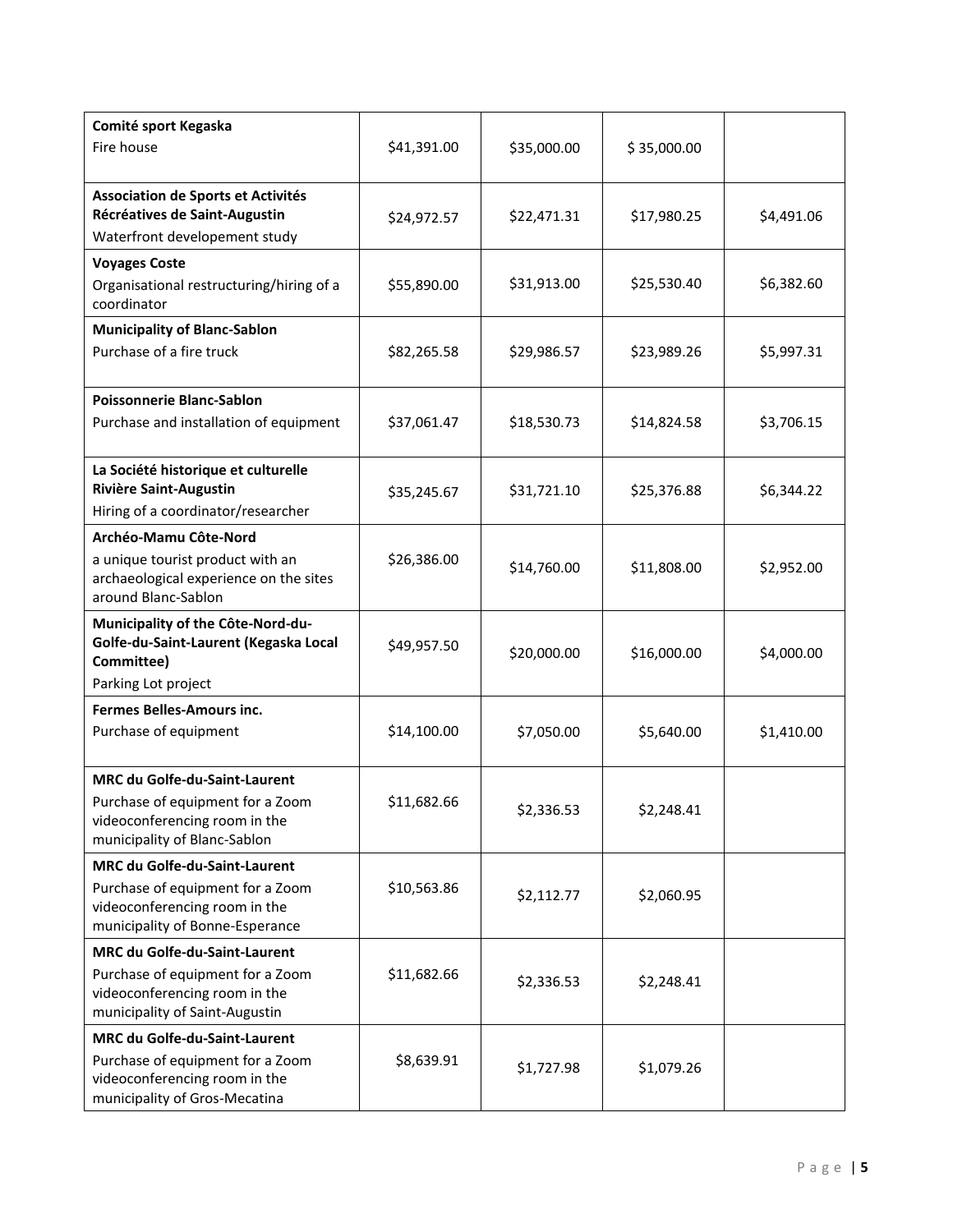| <b>MRC du Golfe-du-Saint-Laurent</b><br>Purchase of equipment for a Zoom<br>videoconferencing room in the<br>municipality of the Côte-Nord-du-Golfe-<br>du-Saint-Laurent | \$11,682.66    | \$2,336.53   | \$2,248.41   |             |
|--------------------------------------------------------------------------------------------------------------------------------------------------------------------------|----------------|--------------|--------------|-------------|
| <b>MRC de Manicouagan</b><br>BIS Communication / Implementation of<br>a communication strategy "Trou noir"                                                               | \$4,311.56     | \$1,119.95   | \$1,119.95   |             |
| <b>MRC de Manicouagan</b><br>Regional challenges of opening up the<br>region                                                                                             | \$11,277.93    | \$3,999.00   | \$3,999.00   |             |
| <b>MRC de Manicouagan</b><br>Travel cost / Assemblée des MRC de la<br>Côte-Nord                                                                                          | \$50,000.00    | \$7,960.00   | \$7,960.00   |             |
| <b>MRC de Manicouagan</b><br>Travel cost for the Fonds d'appui au<br>rayonnement des régions                                                                             | \$10,000.00    | \$,1611.00   | \$1,611.00   |             |
| <b>MRC de Manicouagan</b><br>Hiring of a resource<br>person/administrative support                                                                                       | \$5,000.00     | \$925.00     | \$925.00     |             |
| <b>MRC de Manicouagan</b><br>Actions chômage Côte-Nord for the<br>"Trou noir" project                                                                                    | \$2,299.50     | \$360.00     | \$360.00     |             |
| <b>Total</b>                                                                                                                                                             | \$1,091,441.81 | \$395,098.07 | \$336,686.33 | \$58,202.10 |

## **Priority 5**  $\triangleright$  The establishment, funding and implementation of sectoral agreements for local and regional **development with government departments or agencies**

 Work in collaboration with other organizations, government departments or others (MRC, Assembly of the MRCs of the North Shore) in order to agree on the sectoral agreements.

| <b>Projects</b>                                                                                                                                                                                                                                                                | Amount<br>committed<br>2018-2019 | Amount<br>disbursed | <b>Balance</b><br>payable |
|--------------------------------------------------------------------------------------------------------------------------------------------------------------------------------------------------------------------------------------------------------------------------------|----------------------------------|---------------------|---------------------------|
| Sectoral development agreement to support the<br>development of healthy communities<br>Centre intégré de santé et de services sociaux de la Côte-<br>Nord                                                                                                                      | \$48,744.00                      |                     | \$48,744.00               |
| 2018-2021 Partnership agreement for the participation<br>of young people from non-road bound areas and<br>Fermont, in national, regional and sub-regional sport<br>and leisure activities, for the North Shore region<br>Ministère des Affaires municipales et de l'Habitation | \$75,000.00                      |                     | \$75,000.00               |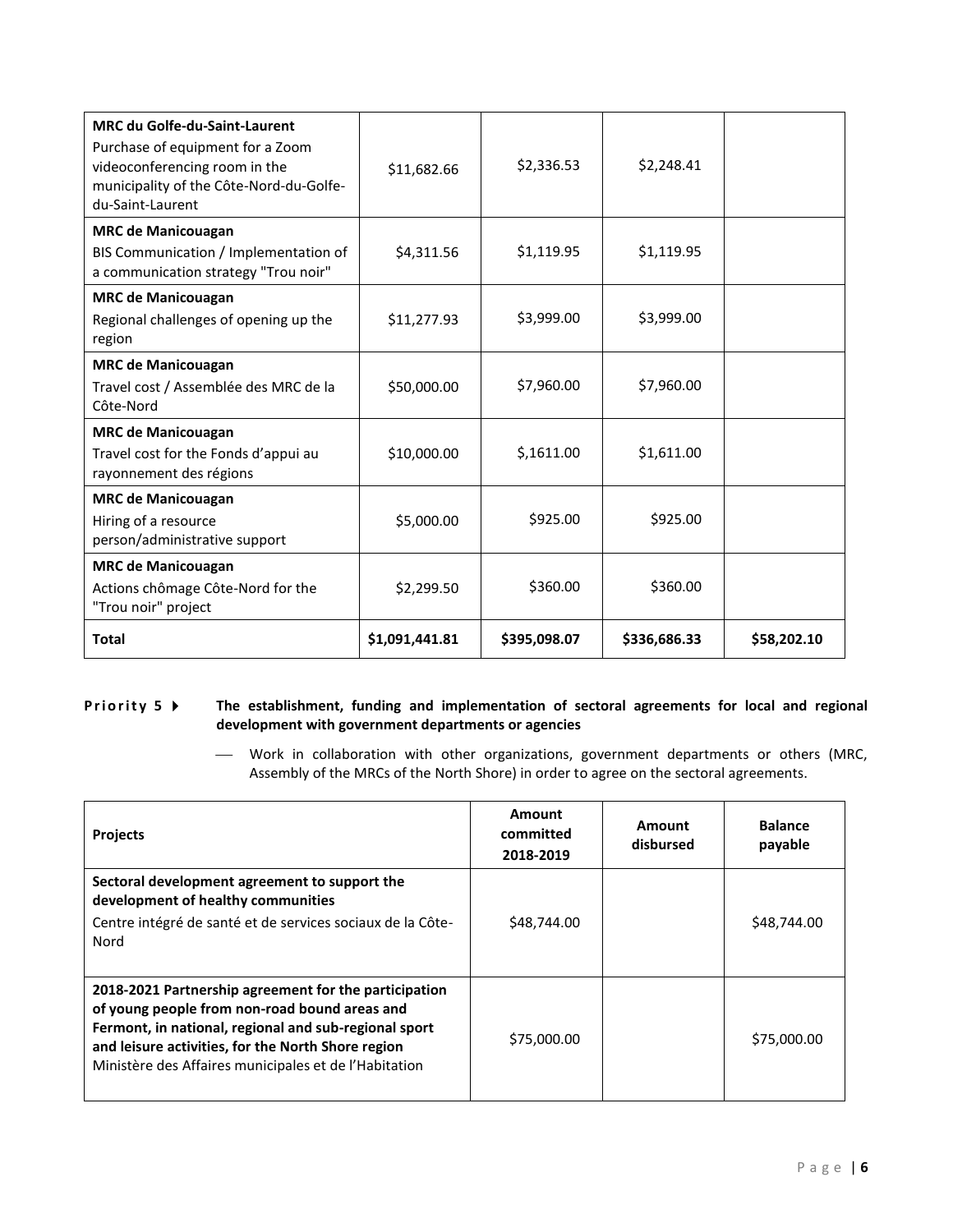| 2018-2020 Cultural Development Agreement<br>Ministère de la Culture, des Communications et de la<br>Condition féminine du Québec | \$10,000.00  |        | \$10,000.00  |
|----------------------------------------------------------------------------------------------------------------------------------|--------------|--------|--------------|
| <b>Total</b>                                                                                                                     | \$133,744.00 | \$0.00 | \$133,744.00 |

# **Priority 6**  $\blacktriangleright$  The support for rural development within the MRC of Golfe-du-Saint-Laurent

- The well-being of the population (sports and leisure);
- Job creation;
- Proximity services;
- Communication.

| Projects                                                                                                                                                                       | Total cost of<br>project | Amount<br>allocated | <b>Amount</b><br>disbursed | <b>Balance</b><br>payable |
|--------------------------------------------------------------------------------------------------------------------------------------------------------------------------------|--------------------------|---------------------|----------------------------|---------------------------|
| <b>ADT Whitely Museum</b><br>Archeological digs in the municipality of<br>Bonne-Esperance                                                                                      | \$29,460.00              | \$22,014.00         | \$17,611.20                | \$4,402.80                |
| <b>Municipality of Blanc-Sablon</b>                                                                                                                                            |                          |                     |                            |                           |
| Upgrade of the baseball field                                                                                                                                                  | \$32,655.26              | \$25,000.00         | \$20,000.00                | \$5,000.00                |
| <b>Paroisse Notre-Dame-de-Lourdes</b><br>Repairs to the cement base and columns<br>of the shrine                                                                               | \$48,257.31              | \$25,000.00         | \$20,000.00                | \$5,000.00                |
| Radio communautaire de Harrington<br><b>Harbour</b><br>Broadcast equipment purchase and<br>maintenance                                                                         | \$10,581.88              | \$8,465.50          | \$8,465.50                 |                           |
| Services préhospitaliers de la Basse-Côte-<br>Nord<br>Relocation of telecommunication bases to<br>the clinics of Tête-à-la-Baleine, Chevery,<br>Harrington Harbour and Kegaska | \$2,065.78               | \$1,765.00          | \$1,412.00                 | \$353.00                  |
| Services préhospitaliers de la Basse-Côte-<br><b>Nord</b><br>Purchase of an ambulance for the<br>community of Tête-à-la-Baleine                                                | \$34,515.56              | \$25,000.00         | \$25,000.00                |                           |
| <b>Regroupement de diversification</b><br>économique de Mécatina<br>Purchase of tools                                                                                          | \$2,436.33               | \$2,192.70          | \$1,754.16                 | \$438.54                  |
| Club l'âge d'or de Kegaska<br>Purchase of sewing machines                                                                                                                      | \$3,740.00               | \$3,364.00          | \$2,691.20                 | \$672.80                  |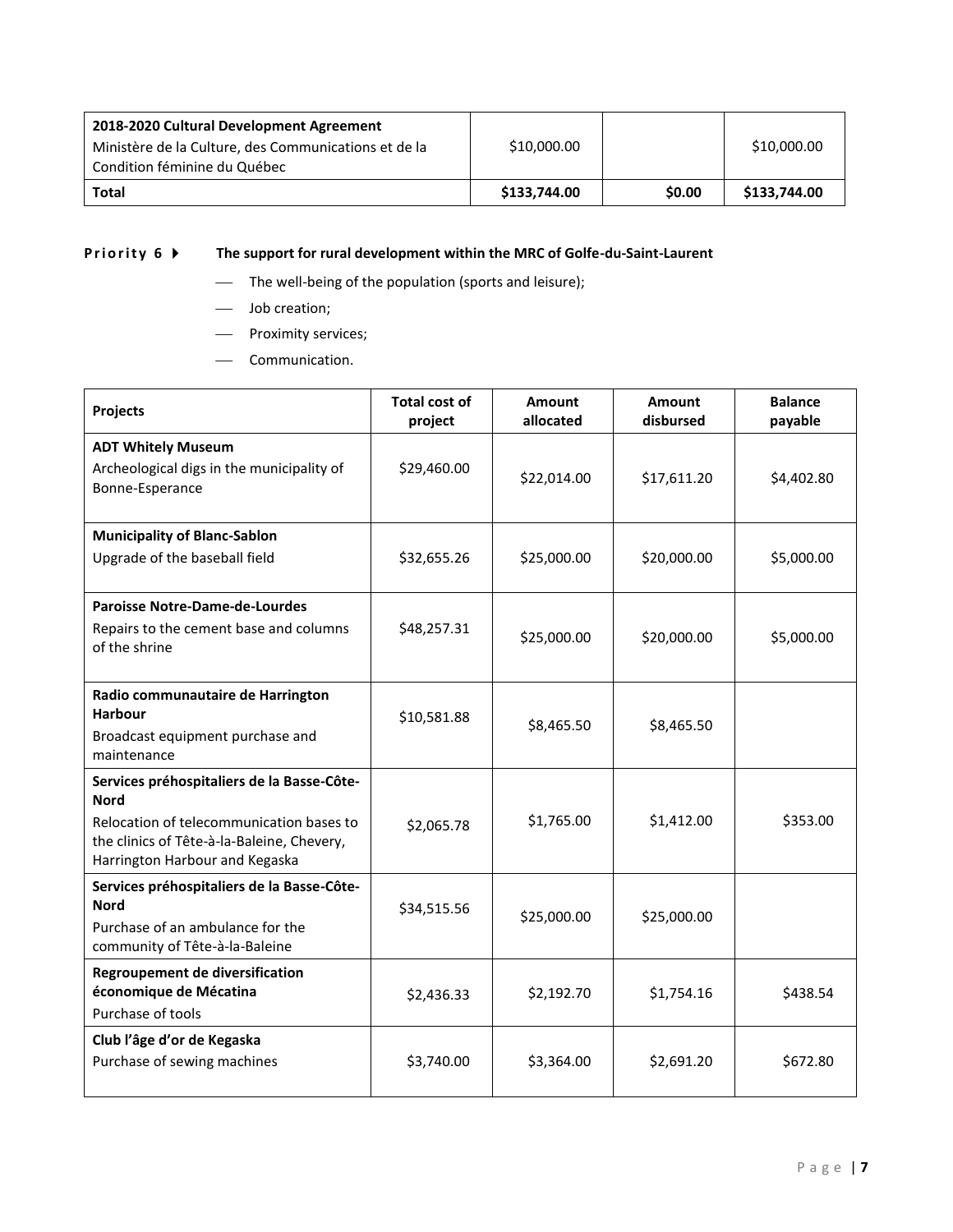| <b>Lower North Shore Community Seafood</b><br>Cooperative<br>Purchase of construction materials to<br>complete renovations  | \$11,133.57 | \$6,983.13  | \$5,586.50  | \$1,396.63 |
|-----------------------------------------------------------------------------------------------------------------------------|-------------|-------------|-------------|------------|
| Comité de sports Kegaska<br>Purchase of construction materials to<br>renovate the skating rink in Kegaska                   | \$5,677.62  | \$5,077.62  | \$4,062.10  | \$1,015.52 |
| <b>Commission scolaire du Littoral</b><br>Installation of an outdoor fitness centre at<br>the St-Paul's School              | \$38,115.13 | \$12,115.13 | \$9,692.10  | \$2,423.03 |
| <b>Municipality of Saint-Augustin</b><br>Keep fit Saint-Augustin                                                            | \$24,303.10 | \$17,530.00 | \$14,009.64 | \$3,520.36 |
| <b>Coasters Association</b><br>Travel for an agent of the Lower North<br><b>Shore Housing Corporation</b>                   | \$2,802.36  | \$2,522.12  | \$2,017.70  | \$504.42   |
| <b>Coasters Association</b><br>Architectural and engineering inspection<br>for the Lower North Shore Housing<br>Corporation | \$26,720.77 | \$24,048.70 | \$19,238.96 | \$4,809.74 |

| Comité des loisirs de Tête-à-la-Baleine<br>Purchase of equipment                                                | \$12,437.65  | \$11,193.88  | \$8,955.10   | \$2,238.78  |
|-----------------------------------------------------------------------------------------------------------------|--------------|--------------|--------------|-------------|
| Comité de loisir Chevery<br>Keeping it "COOL"                                                                   | \$8,626.61   | \$7,763.95   | \$6,211.16   | \$1,552.79  |
| <b>Chevery Seniors Cititizens Club</b><br>Quilt as you go-101                                                   | \$4,223.75   | \$3,803.75   | \$3,043.00   | \$760.75    |
| Municipality of the Côte-Nord-du-Golfe-<br>du-Saint-Laurent (Kegaska Local<br>Committee)<br>Parking Lot project | \$49,957.50  | \$24,957.50  | \$19,966.00  | \$4,991.50  |
| <b>Total</b>                                                                                                    | \$347,710.18 | \$228,796.98 | \$189,716.32 | \$39,080.66 |